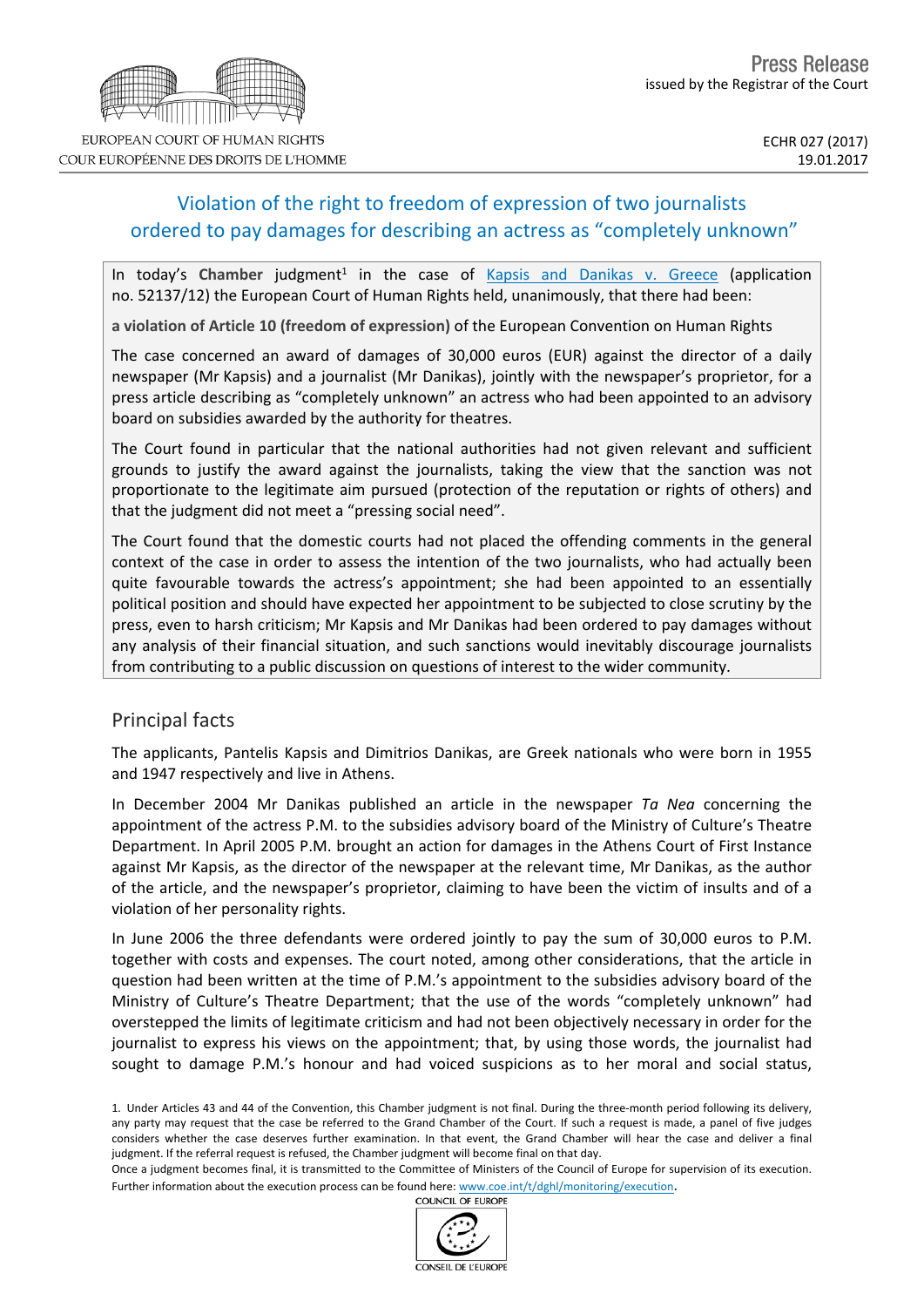demonstrating contempt for her personally. The judgment was upheld on appeal, and an appeal on points of law by Mr Kapsis and Mr Danikas was dismissed. The company that published *Ta Nea* eventually paid the EUR 30,000 to P.M., together with part of the costs and expenses incurred in the proceedings before the Court of Appeal, and the costs and expenses connected with the Court of Cassation proceedings.

## Complaints, procedure and composition of the Court

Relying on Article 10 (freedom of expression), Mr Kapsis and Mr Danikas complained of the order for them to pay damages to the actress P.M., jointly with the newspaper's proprietor.

The application was lodged with the European Court of Human Rights on 7 August 2012.

Judgment was given by a Chamber of seven judges, composed as follows:

Mirjana **Lazarova Trajkovska** ("the former Yugoslav Republic of Macedonia"), *President*, Kristina **Pardalos** (San Marino), Linos-Alexandre **Sicilianos** (Greece), Aleš **Pejchal** (the Czech Republic), Robert **Spano** (Iceland), Pauliine **Koskelo** (Finland), Tim **Eicke** (the United Kingdom),

and also Renata **Degener**, *Deputy Section Registrar.*

# Decision of the Court

### Article 10 (freedom of expression)

The Court noted that the award of damages against the two journalists constituted interference with their right to freedom of expression. That interference was in accordance with the law and pursued a legitimate aim: the protection of the reputation or rights of others, namely the reputation of the actress P.M.

The Court found, however, that the national authorities had not given relevant and sufficient grounds to justify the award against the journalists, taking the view that the sanction was not proportionate to the legitimate aim pursued and that the judgment did not meet a "pressing social need" and was thus not necessary in a democratic society.

Firstly, the Court observed that the expression "completely unknown", read in context, was a value judgment not requiring proof, rather than a fact that could be objectively established. In the Court's view, that expression was not devoid of any factual basis, since P.M., who was an actress, had not occupied any public position in the past, and the article had not sought to convey information in the strict sense of the word but was part of a column which looked behind the political scene and which was thus known for the sarcastic tone in which it portrayed certain figures and political situations.

Secondly, the Court found that the domestic courts had not considered the offending comments in the general context of the case in order to assess the intention of the two journalists. The expression "completely unknown" had actually been followed by quite favourable comments on the appointment of P.M.: for example, it mentioned that the contribution of the new members, including P.M., was "better than that of an elitist bunch of half-wit mates". The domestic courts should thus have considered the expression in context, showing that it might have had a different connotation, but they took it out of context and concluded that the words "she was not known to a wide circle" would have sufficed for Mr Danikas to express his views. However, the role of the domestic courts in such proceedings did not consist in telling an author what style to use when